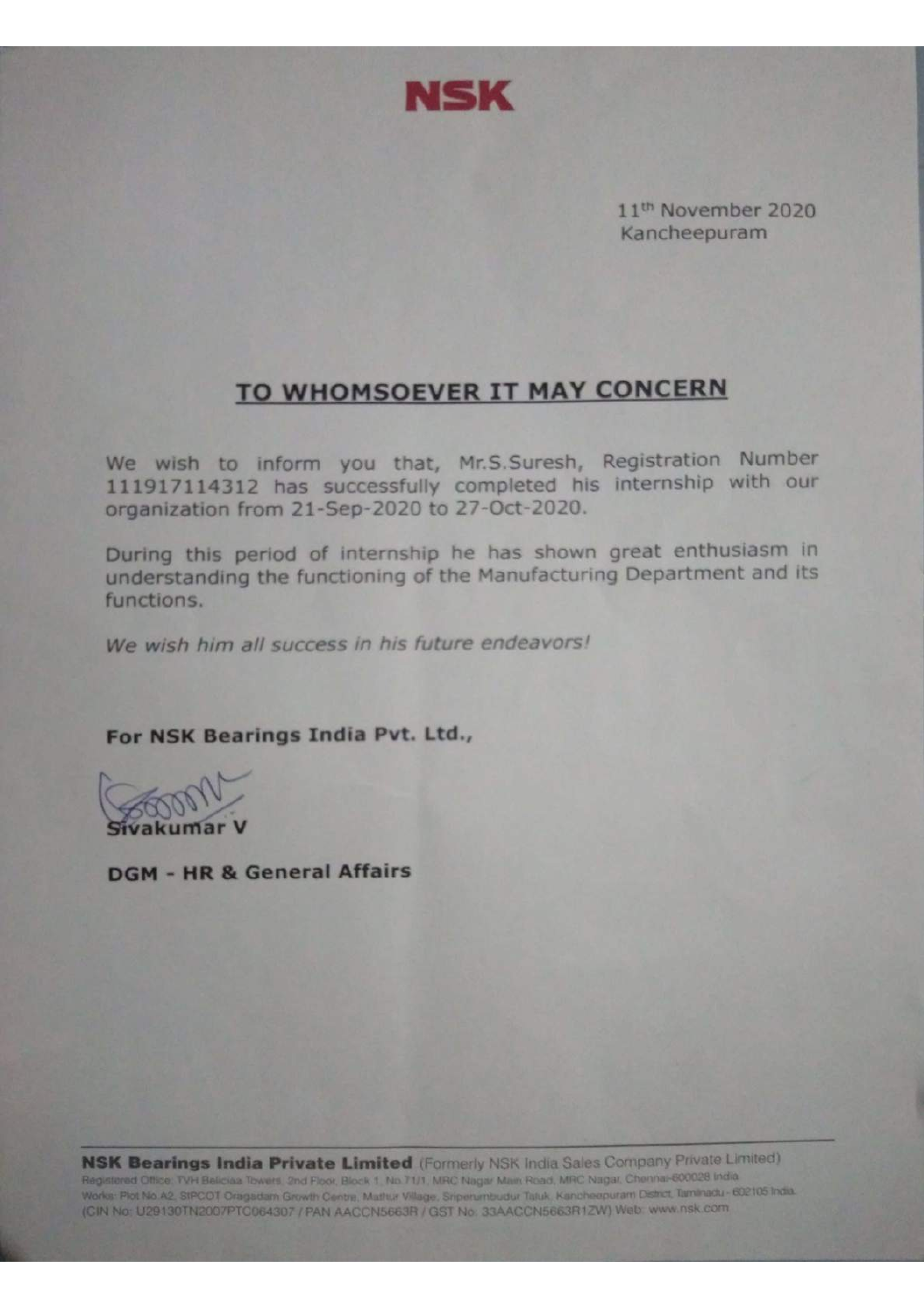

## **TO WHOMSOEVER IT MAY CONCERN**

We wish to inform you that, Mr. Aakash.R, Registration Number 111917114002 has successfully completed his internship with our organization from 21<sup>st</sup> September 2020 to 23rd October 2020.

During this period of internship he has shown great enthusiasm in understanding the functioning of the Manufacturing process and its functions.

We wish him all success in his future endeavors!

For NSK Bearings Manufacturing India Pvt. Ltd.

**DGM - HR & General Affairs**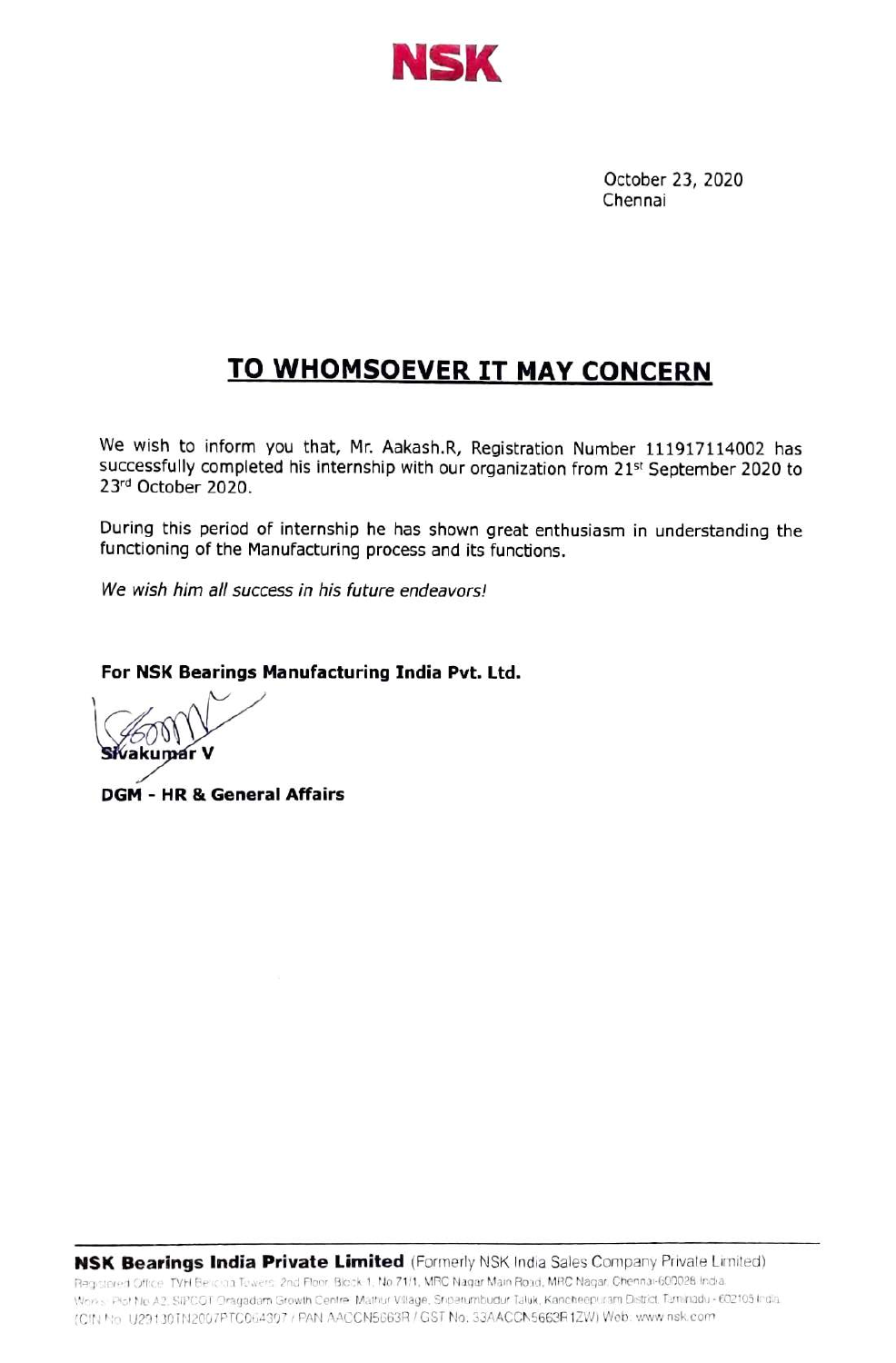

## TO WHOMSOEVER IT MAY cONCERN

We wish to inform you that, Mr. Alwin Raj.A.S, Registration Number 111917114013 has Successfully completed his internship with our organization from 21st September 2020 to<br>23rd October 2020 to 23rd October 2020.

During this period of internship he has shown great enthusiasm in understanding the functioning of the Manufacturing process and its functions.

We wish him all success in his future endeavors!

For NSK Bearings Manufacturing India Pvt. Ltd.

akumar V

DGM - HR & General Affairs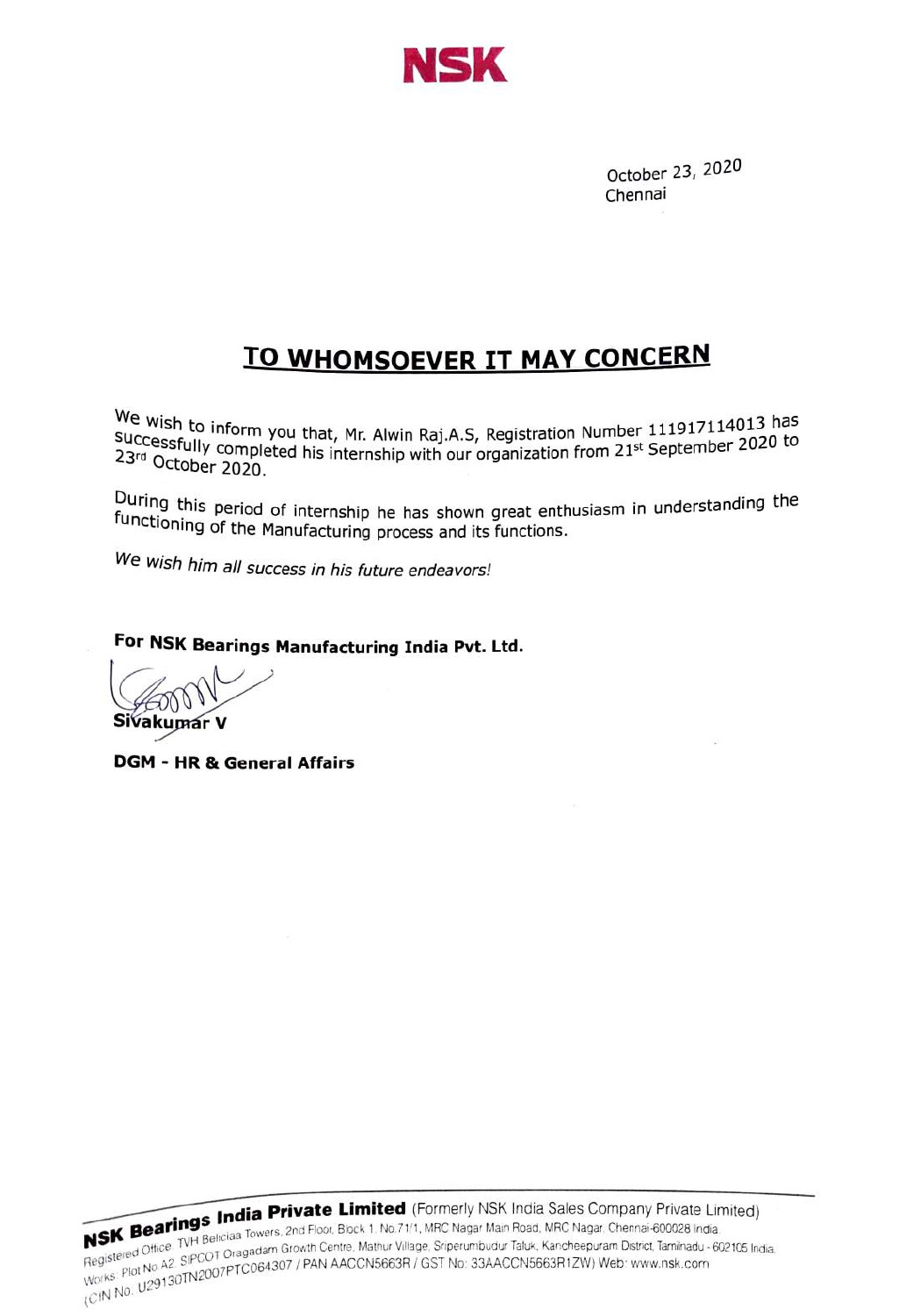

# TO WHOMSOEVER IT MAY CONCERN

We wish to inform you that, Mr. Gowtham.S, Registration Number 111917114044 has Successfully completed his internship with our organization from 21st September 2020 to 23rd October 2020.

During this period of internship he has shown great enthusiasm in understanding the functioning of the Manufacturing process and its functions.

We wish him all success in his future endeavors!

For NSK Bearings Manufacturing India Pvt. Ltd.

Sivakumar )

**DGM - HR & General Affairs**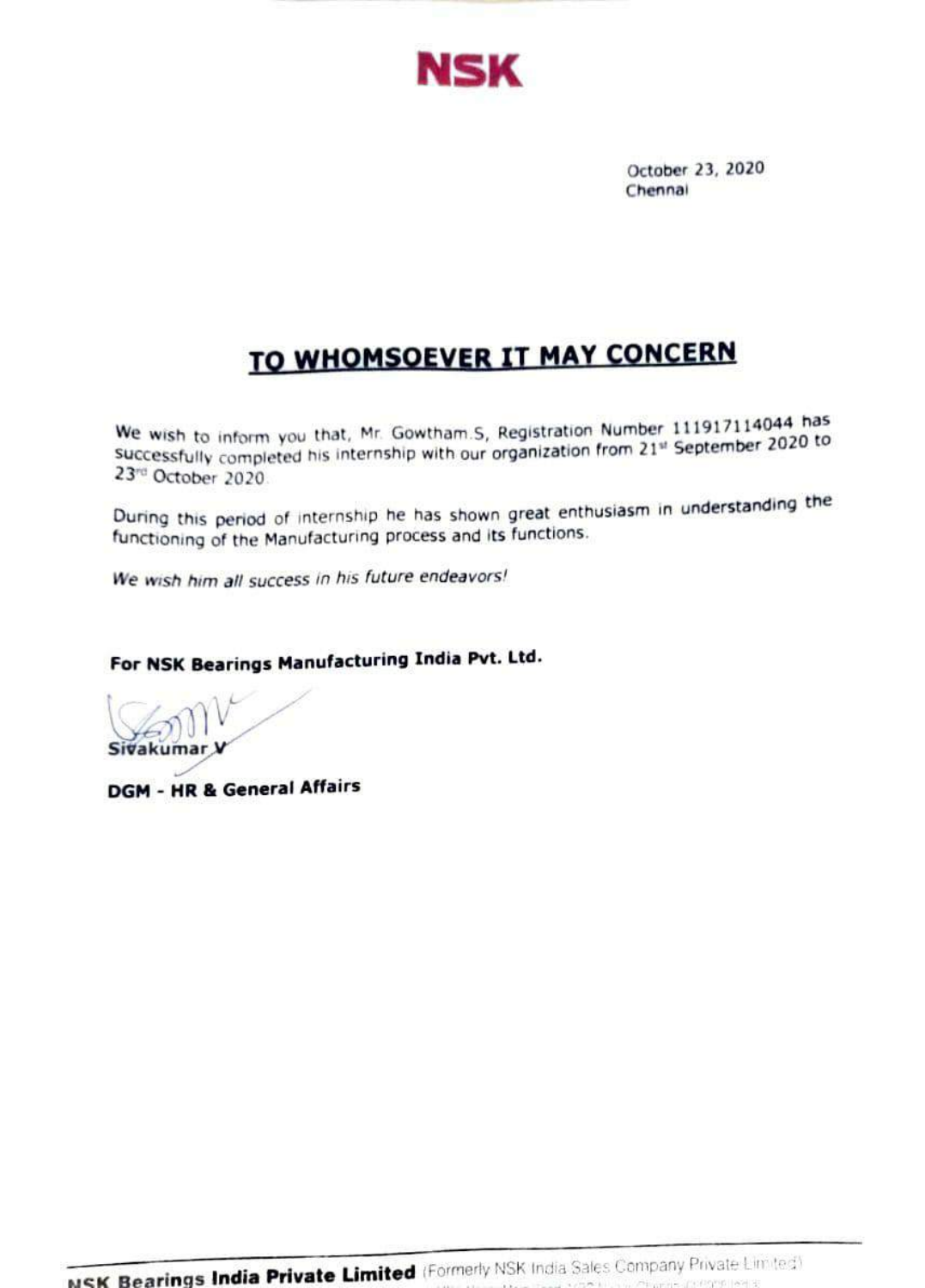

# **TO WHOMSOEVER IT MAY CONCERN**

We wish to inform you that, Mr. Rajesh Kumar.R, Registration Number 111917114110 has successfully completed his internship with our organization from 21<sup>st</sup> September 2020 to 23rd October 2020.

During this period of internship he has shown great enthusiasm in understanding the functioning of the Quality Department and its functions.

We wish him all success in his future endeavors!

#### For NSK Bearings Manufacturing India Pvt. Ltd.

Sivakumar V

**DGM - HR & General Affairs** 

**NSK Bearings India Private Limited** (Formerly NSK India Sales Company Private Limited) Registered Office: TVH Beliciaa Towers, 2nd Floor, Block 1, No.71/1, MRC Nagar Main Road, MRC Nagar, Chennai-600028 India Works Plot No A2, SIPCOT Oragadam Growth Centre, Mathur Village, Sriperumbudur Taluk, Kancheepuram District, Tamihadu - 602105 India. (CIN No: U29130TN2007PTC064307 / PAN AACCN5663R / GST No: 33AACCN5663R1ZW) Web: www.nsk.com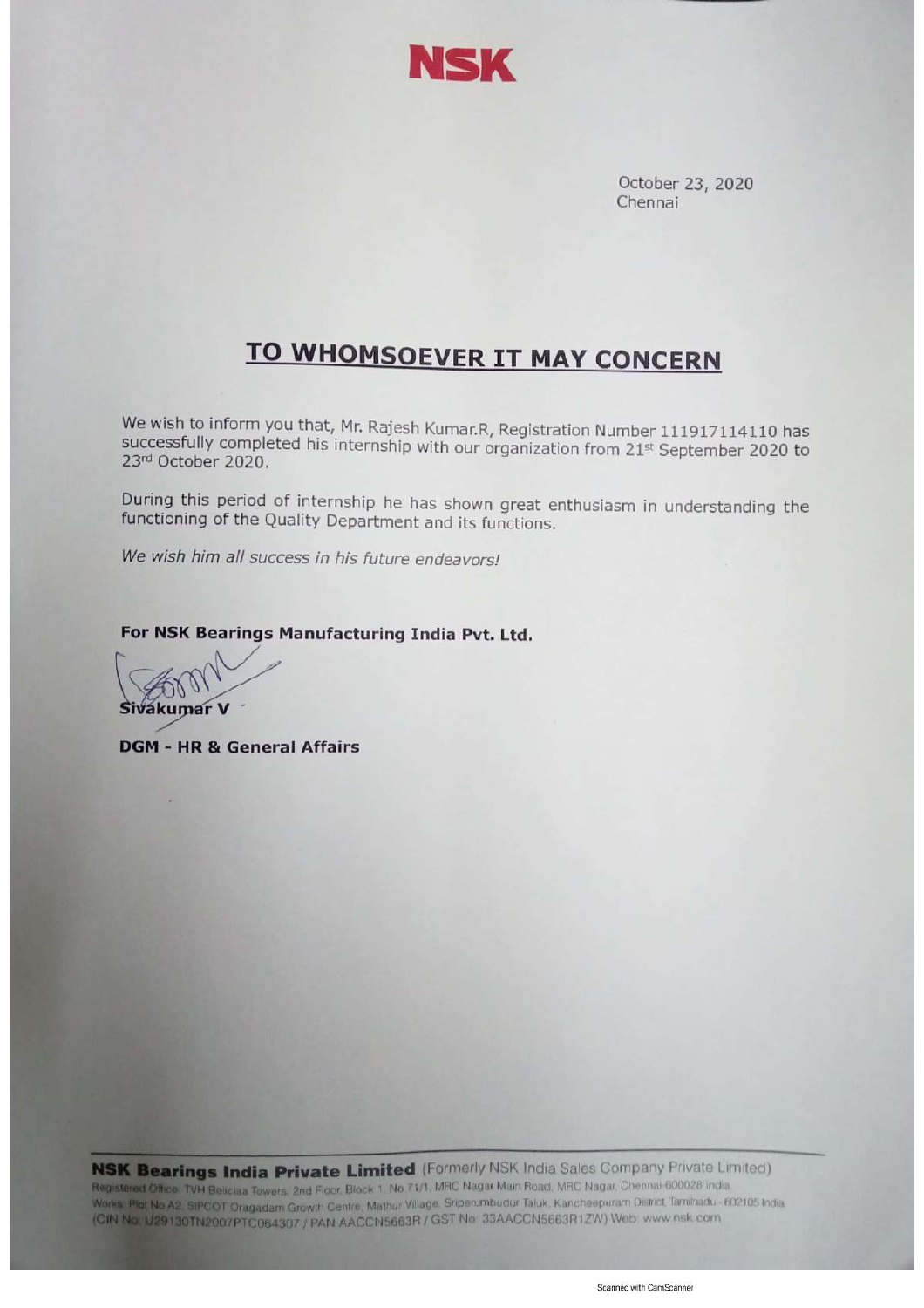

# **TO WHOMSOEVER IT MAY CONCERN**

We wish to inform you that, Mr. Keerthivasan.R, Registration Number 111917114064 has successfully completed his internship with our organization from 21st September 2020 to 23rd October 2020.

During this period of internship he has shown great enthusiasm in understanding the functioning of the Manufacturing process and its functions.

We wish him all success in his future endeavors!

#### For NSK Bearings Manufacturing India Pvt. Ltd.

**DGM - HR & General Affairs**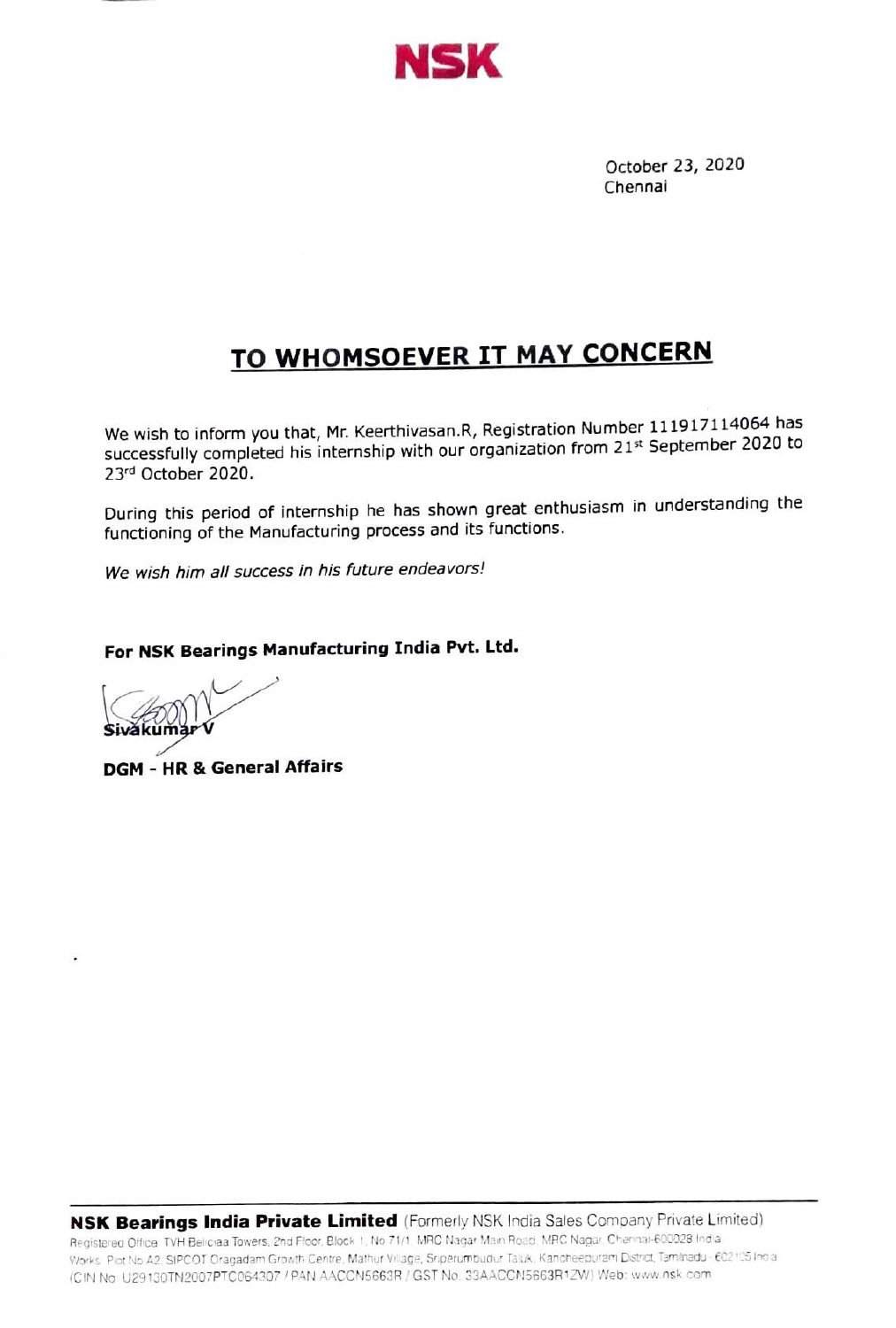

#### TO WHOMSOEVER IT MAY CONCERN

We wish to inform you that, Mr. Shanjeeva Darshanan S R, Registration Number 111917114132 has successfully completed his internship with our organization from 21<sup>et</sup> September 2020 to 23<sup>-1</sup> October 2020.

During this period of internship he has shown great enthusiasm in understanding the functioning of the Manufacturing process and its functions.

We wish him all success in his future endeavors!

For NSK Bearings Manufacturing India Pvt. Ltd.

m Sivakuntar V

**DGM - HR & General Affairs** 

NSK Bearings India Private Limited (Former) NSK India Sales Corrolly Private Limited) on Block 1 mil 711 ARC tager shot Road ARC hape. Channel Milliti supp. **Statement of State Kandings for Table Toro** --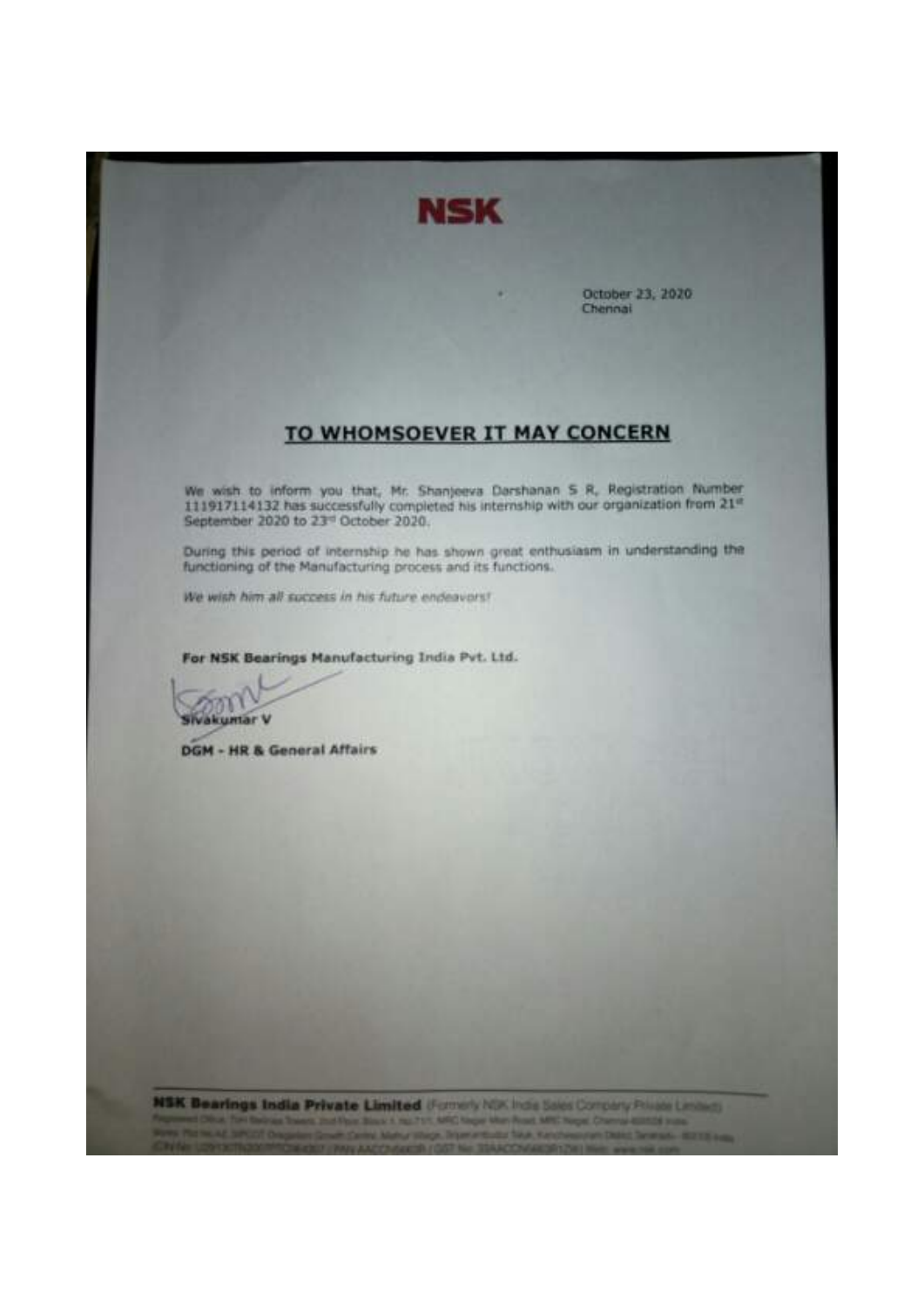

## TO WHOMSOEVER IT MAY CONCERN

We wish to inform you that, Mr. Humesh.N.S, Registration Number 111917114048 has successfully completed his internship with our organization from 21st September 2020 to 23rd October 2020.

During this period of internship he has shown great enthusiasm in understanding the functioning of the Manufacturing process and its functions.

We wish him all success in his future endeavors!

For NSK Bearings Manufacturing India Pvt. Ltd.

Sîvákur

DGM - HR & General Affairs

NSK Bearings India Private Limited (Fomerly NSK India Sales Company Private Limited) Registered Office TVH Beliciaa Towers, 2nd Floor, Block 1, No 71/1, MRC Nagar Main Road. MRC Nagar, Chennai-600028 India Works Plot No A2. SIPCOT Oragadam Growth Centre Mathur Vilage Srperumbudur Taluk. Kancheepuram Dstrct. Taminadu -602105 India (CIN No U29130TN2007PTCO64307/ PAN AACCNS663R /GST No 33AACCN5663R 1ZW) Web .www nsk com